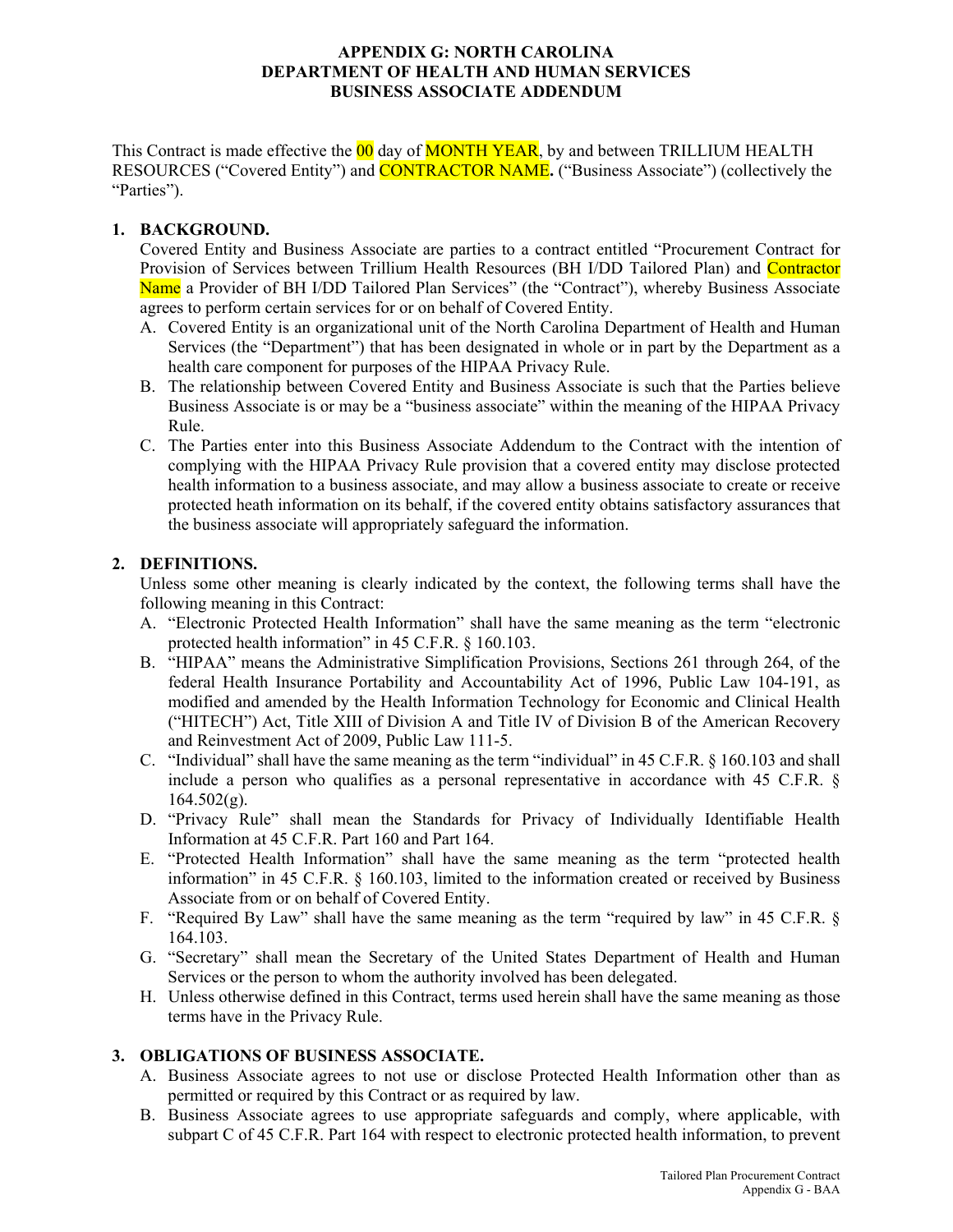use or disclosure of the Protected Health Information other than as provided for by this Contract.

- C. Business Associate agrees to mitigate, to the extent practicable, any harmful effect that is known to Business Associate of a use or disclosure of Protected Health Information by Business Associate in violation of the requirements of this Contract.
- D. Business Associate agrees to report to Covered Entity any use or disclosure of the Protected Health Information not provided for by this Contract of which it becomes aware, including breaches of unsecured protected health information as required by 45 C.F.R. § 164.410.
- E. Business Associate agrees, in accordance with 45 C.F.R. § 164.502(e)(1) and § 164.308(b)(2), to ensure that any subcontractors that create, receive, maintain, or transmit protected health information on behalf of Business Associate agree to the same restrictions and conditions that apply to Business Associate with respect to such information.
- F. Business Associate agrees to make available protected health information as necessary to satisfy Covered Entity's obligations in accordance with 45 C.F.R. § 164.524.
- G. Business Associate agrees to make available Protected Health Information for amendment and incorporate any amendment(s) to Protected Health Information in accordance with 45 C.F.R.  $\S$ 164.526.
- H. Unless otherwise prohibited by law, Business Associate agrees to make internal practices, books, and records relating to the use and disclosure of Protected Health Information received from, or created or received by Business Associate on behalf of, Covered Entity available to the Secretary for purposes of the Secretary determining Covered Entity's compliance with the Privacy Rule.
- I. Business Associate agrees to make available the information required to provide an accounting of disclosures of Protected Health Information in accordance with 45 C.F.R. § 164.528,

# **4. PERMITTED USES AND DISCLOSURES.**

- A. Except as otherwise limited in this Contract or by other applicable law or Contract, if the Contract permits, Business Associate may use or disclose Protected Health Information to perform functions, activities, or services for, or on behalf of, Covered Entity as specified in the Contract, provided that such use or disclosure:
	- i. would not violate the Privacy Rule if done by Covered Entity; or
	- ii. would not violate the minimum necessary policies and procedures of the Covered Entity.
- B. Except as otherwise limited in this Contract or by other applicable law or Contracts, if the Contract permits, Business Associate may disclose Protected Health Information for the proper management and administration of the Business Associate or to carry out the legal responsibilities of the Business Associate, provided that:
	- i. the disclosures are Required By Law; or
	- ii. Business Associate obtains reasonable assurances from the person to whom the information is disclosed that it will remain confidential and will be used or further disclosed only as Required By Law or for the purpose for which it was disclosed to the person, and the person notifies the Business Associate of any instances of which it is aware in which the confidentiality of the information has been breached.
- C. Except as otherwise limited in this Contract or by other applicable law or Contracts, if the Contract permits, Business Associate may use Protected Health Information to provide data aggregation services to Covered Entity as permitted by 45 C.F.R.  $\S$  164.504(e)(2)(i)(B).
- D. Notwithstanding the foregoing provisions, Business Associate may not use or disclose Protected Health Information if the use or disclosure would violate any term of the Contract or other applicable law or Contracts.

## **5. TERM AND TERMINATION.**

- A. **Term**. This Contract shall be effective as of the effective date stated above and shall terminate when the Contract terminates.
- B. **Termination for Cause**. Upon Covered Entity's knowledge of a material breach by Business Associate, Covered Entity may, at its option:
	- i. Provide an opportunity for Business Associate to cure the breach or end the violation, and terminate this Contract and services provided by Business Associate, to the extent permissible by law, if Business Associate does not cure the breach or end the violation within the time specified by Covered Entity;